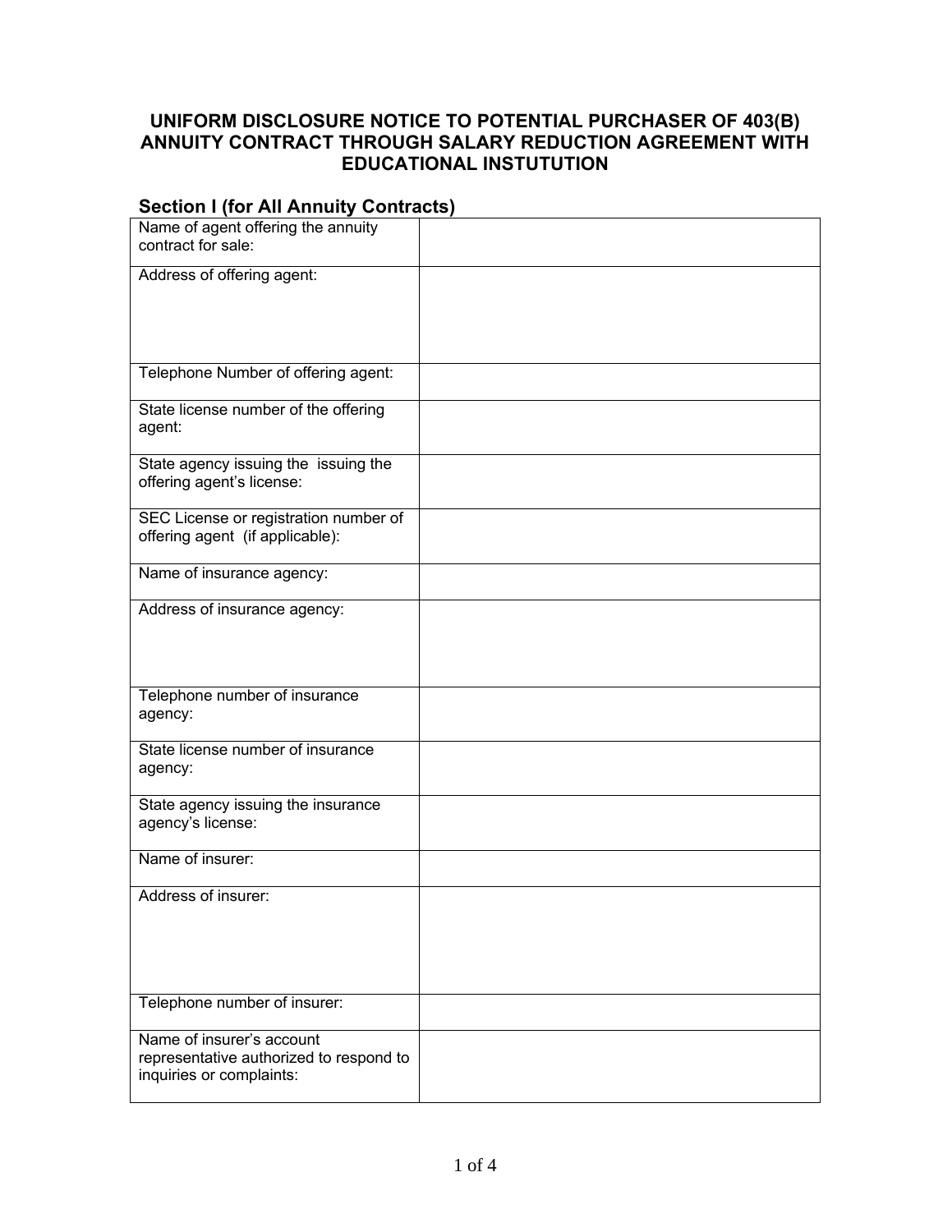| Address of Insurer's Account<br>Representative:           |  |
|-----------------------------------------------------------|--|
| Telephone Number of Insurer's<br>Account Representative:  |  |
| <b>FAX Number of Insurer's Account</b><br>Representative: |  |

## Section II (for Fixed Annuity Contracts)

| Product Name:                         |  |
|---------------------------------------|--|
|                                       |  |
|                                       |  |
|                                       |  |
|                                       |  |
|                                       |  |
| Current interest rate or the formula  |  |
| used to calculate the current rate of |  |
|                                       |  |
| interest:                             |  |
|                                       |  |
|                                       |  |
|                                       |  |
|                                       |  |
|                                       |  |
|                                       |  |
|                                       |  |
|                                       |  |
| Guaranteed rate of interest and       |  |
|                                       |  |
| percentage of the premium to which    |  |
| the interest rate applies:            |  |
|                                       |  |
|                                       |  |
| How interest is compounded:           |  |
|                                       |  |
|                                       |  |
|                                       |  |
|                                       |  |
|                                       |  |
|                                       |  |
|                                       |  |
|                                       |  |
|                                       |  |
| Amount of any fees, costs, or         |  |
| penalties:                            |  |
|                                       |  |
|                                       |  |
| Up-Front Charges, such as front-end   |  |
| sales load:                           |  |
|                                       |  |
|                                       |  |
|                                       |  |
|                                       |  |
| Surrender charges:                    |  |
|                                       |  |
|                                       |  |
|                                       |  |
|                                       |  |
|                                       |  |
| Withdrawal charges:                   |  |
|                                       |  |
|                                       |  |
|                                       |  |
|                                       |  |
|                                       |  |
|                                       |  |
|                                       |  |
|                                       |  |
|                                       |  |
|                                       |  |
|                                       |  |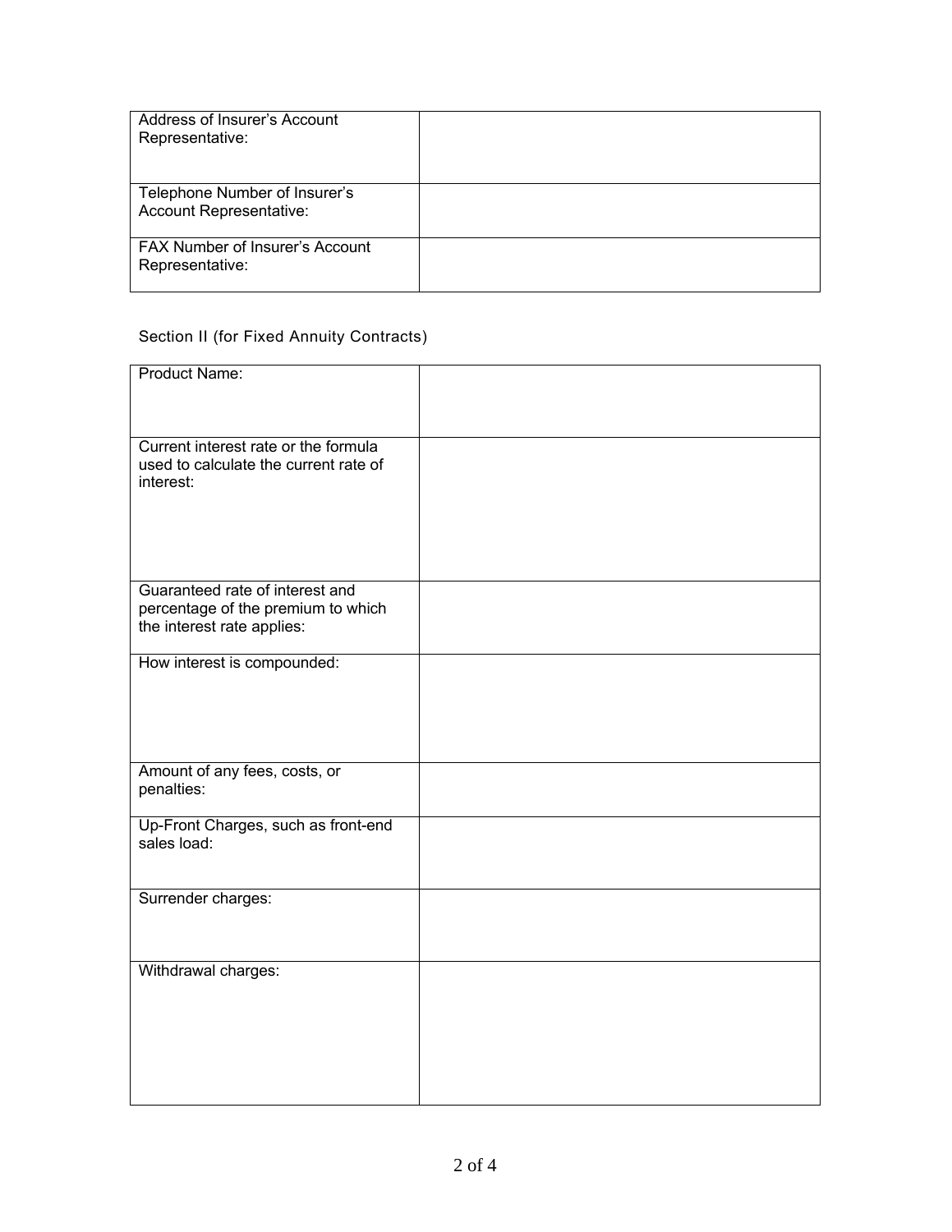| Deferred sales charges, such as back-                                          |     |    |             |  |
|--------------------------------------------------------------------------------|-----|----|-------------|--|
| end sales load:                                                                |     |    |             |  |
|                                                                                |     |    |             |  |
|                                                                                |     |    |             |  |
|                                                                                |     |    |             |  |
|                                                                                |     |    |             |  |
| Market value adjustment charges:                                               |     |    |             |  |
|                                                                                |     |    |             |  |
|                                                                                |     |    |             |  |
| Loan initiation fee:                                                           |     |    |             |  |
|                                                                                |     |    |             |  |
|                                                                                |     |    |             |  |
| Amount of any other fees, costs or                                             |     |    |             |  |
| penalties:                                                                     |     |    |             |  |
|                                                                                |     |    |             |  |
| Any other contract restrictions that                                           |     |    |             |  |
| exceed 10 years:                                                               |     |    |             |  |
|                                                                                |     |    |             |  |
|                                                                                |     |    |             |  |
| How long the annuity is required to be                                         |     |    |             |  |
| in force before the purchaser is entitled                                      |     |    |             |  |
| to the full bonus accumulation value:                                          |     |    |             |  |
|                                                                                |     |    |             |  |
|                                                                                |     |    |             |  |
|                                                                                |     |    |             |  |
| The manner in which the amount of the                                          |     |    |             |  |
| guaranteed benefit under the annuity is<br>computed:                           |     |    |             |  |
|                                                                                |     |    |             |  |
|                                                                                |     |    |             |  |
| Are loans guaranteed to be available                                           | Yes | No |             |  |
| under the annuity:                                                             |     |    |             |  |
| What restrictions, if any, apply to the                                        |     |    |             |  |
| availability of money attributable to the                                      |     |    |             |  |
| value of the annuity once the<br>purchaser is retired or separated from        |     |    |             |  |
| the employment of the employer:                                                |     |    |             |  |
|                                                                                |     |    |             |  |
| Does the annity guarantee the                                                  | Yes | No | Guaranteed  |  |
| participant the right to surrender a<br>percentage of the surrender value each |     |    | Percentage: |  |
| year, and the percentage, if any:                                              |     |    |             |  |
|                                                                                |     |    |             |  |
|                                                                                |     |    |             |  |
| Does the annuity guarantee the<br>interest rate associated with any            | Yes | No |             |  |
| settlement options:                                                            |     |    |             |  |